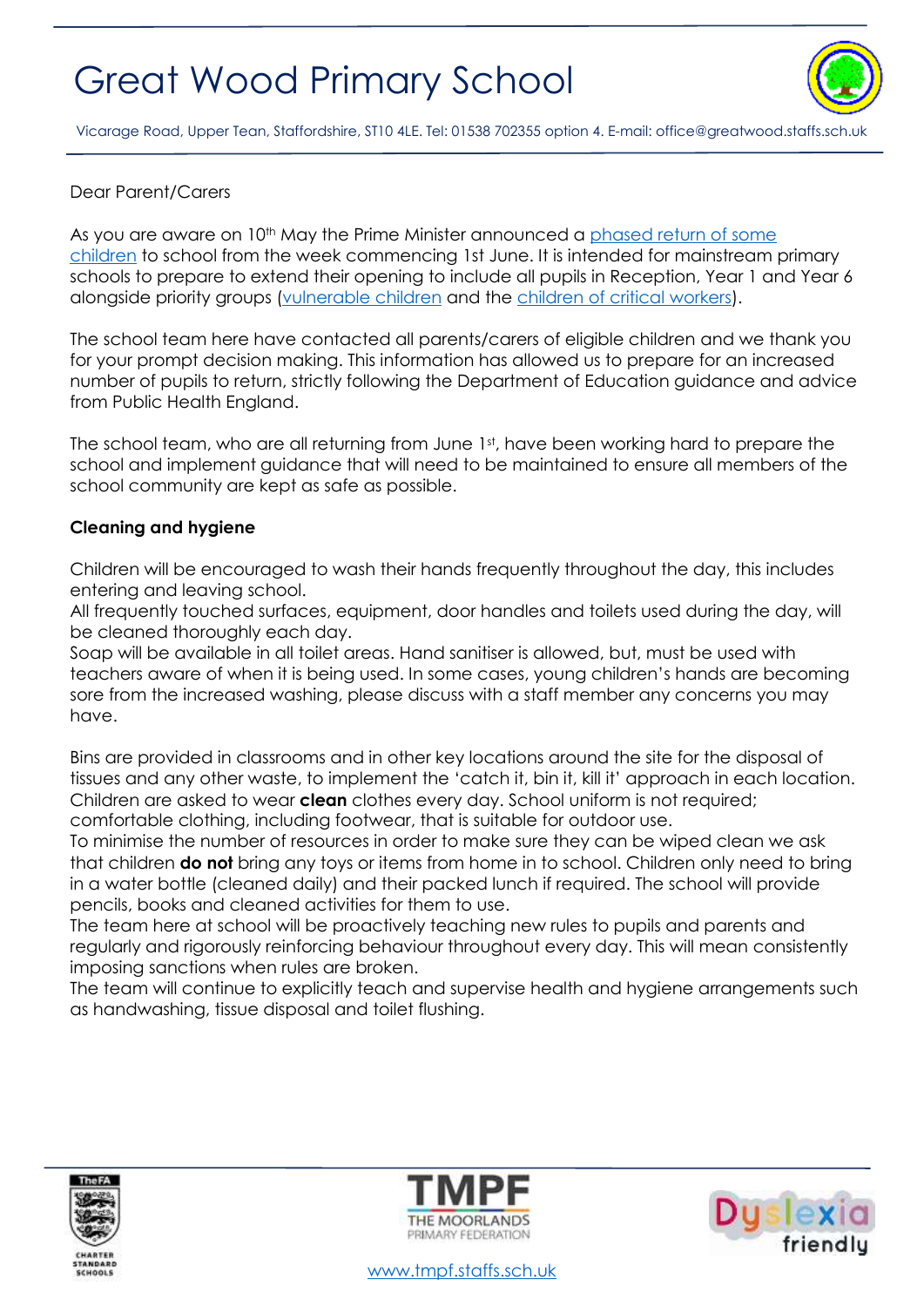

Vicarage Road, Upper Tean, Staffordshire, ST10 4LE. Tel: 01538 702355 option 4. E-mail[: office@greatwood.staffs.sch.uk](mailto:office@greatwood.staffs.sch.uk)

## **Movement around the school – both in and outside school**

There will be a staggered start and end of day routine, this is to limit the contact time between year group children and parents/carers. These times need to be **strictly** adhered to, it ensures social distancing and minimises contact around the school. An attendance register will be kept and repeatedly late children will be spoken to by the School Leader.

Start/end routine: Children to enter school directly and parents/carers to leave the school site promptly.

|           | Start   | Finish |
|-----------|---------|--------|
| Reception | 8.45 am | 3pm    |
| Year 1    | 9.00am  | 3.15pm |
| Year 6    | 9.15am  | 3.30pm |

Entrance and exit to school are through door entrances normally used during school week, staff will be available to advise during the phased return. There will be **no** provision for wraparound care.

## **Morning Break**

| Reception          | $10.15 - 10.30$ |
|--------------------|-----------------|
| Year               | $10.30 - 10.45$ |
| <sup>v</sup> ear 6 | 10.45 – 11.00   |

Currently there is no provision for morning breakfast orders

## **Lunchtime Rota**

All children to have packed lunches only as we begin the phased return. Children in Reception and Year 1 are entitled to order a packed lunch in the morning following the Universal School Meals they are eligible for. Choices are ham/cheese/jam sandwiches.

A lunchtime supervisor will be assigned to a class for the week to reduce contact and maintain social distancing.

Where possible, children will eat outside when opportunity arises, or in classrooms. As the weather improves we will utilise the school field, it will be zoned off so children/staff can effectively social distance the classes when playing.

#### **Group sizes**

It is still important to reduce contact between people as much as possible. So, we will endeavour to ensure children and staff remain in their own groups. We are aware that in general groups should be kept apart, however there will be brief, transitory contact, such as passing in a corridor, where the social distancing rule **may not** be always maintained.







[www.tmpf.staffs.sch.uk](http://www.tmpf.staffs.sch.uk/)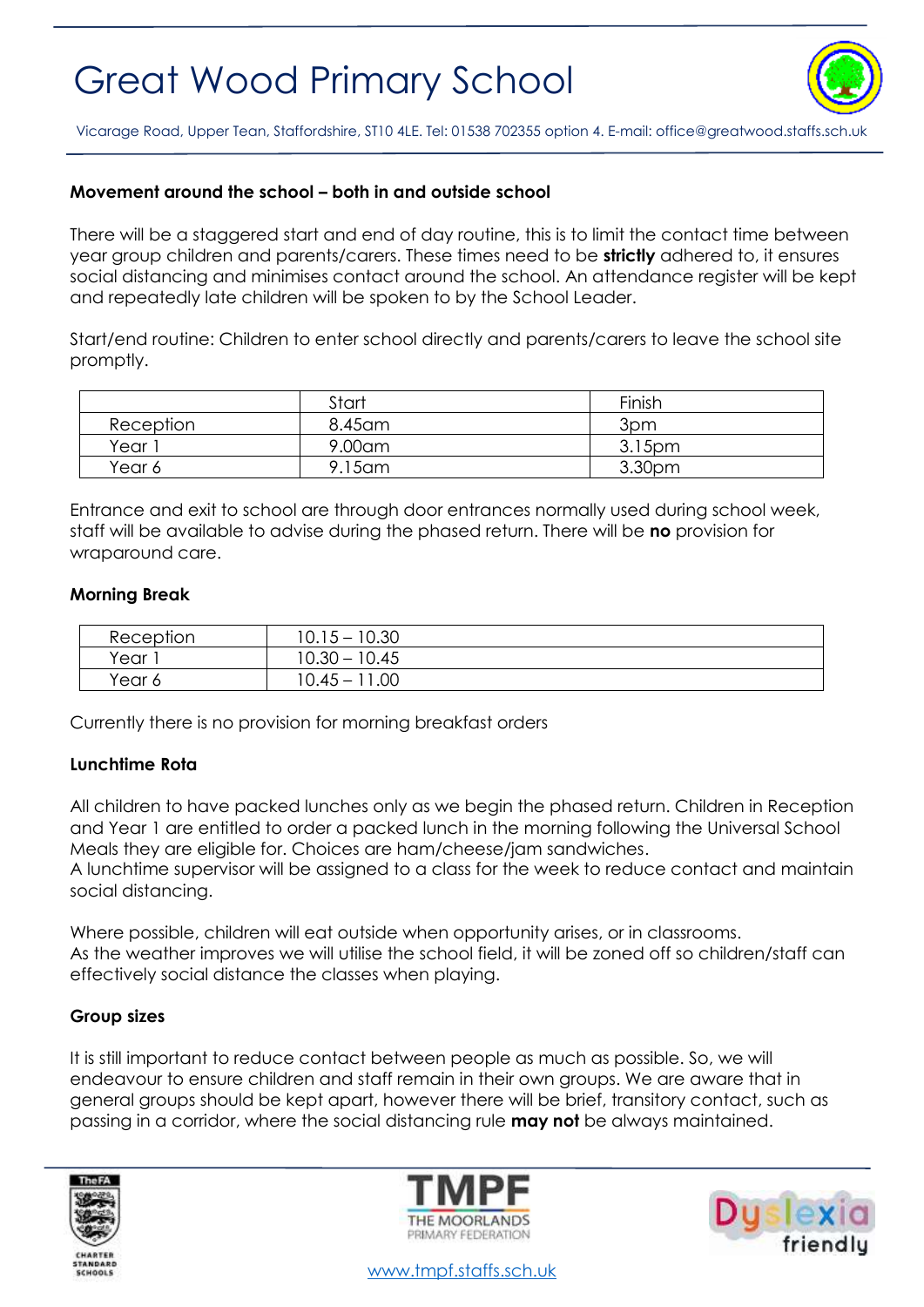

Vicarage Road, Upper Tean, Staffordshire, ST10 4LE. Tel: 01538 702355 option 4. E-mail[: office@greatwood.staffs.sch.uk](mailto:office@greatwood.staffs.sch.uk)

Primary schools, have been informed that classes should have no more than 15 pupils per small group and one teacher (and, if needed, a teaching assistant). Our current provision will be in three groups (of less than 15) led by Mrs. Rees, Mrs. Roberts and Mrs. Furnival.

#### **Visitors**

The team have agreed that no visitors are allowed in school. Only staff (including PE coaches) and essential contractors (electricians, heating engineers, plumbers, water hygiene testers) should be permitted onsite.

Parents/carers should come into school buildings only when essential, by appointment, and ideally only one parent.

### **Curriculum and remote education during wider opening**

We have agreed as a team to seek outdoor activities as much as possible. The Department of Education have stated, there is **no** expectation for schools to deliver a broad and balanced curriculum.

Now that the school will be welcoming back more children, all staff will be needed to provide face-to-face teaching at school. This means that it may be more difficult to maintain the same level of remote education provision for pupils in the year groups who are not eligible to attend, or for those pupils in year groups who are eligible to attend but who themselves cannot. In these circumstances we will continue to use the Oak National Academy or other resources that have been currently used. Email responses will be limited due to the increase in teaching capacity.

We thank you in following the guidance and ensuring that the safety of all those involved is maintained and respected. If you require further information please see the resources below. Please keep checking the school website and school texts as information and guidance is modified.

We will do everything in our power to ensure that your child's return to school will be a happy and enjoyable experience, whilst we endeavour to maintain their safety. Should you or a member of your immediate family display any COVID-19 symptoms, please KEEP YOUR CHILD AT HOME.

Any changes will be immediately communicated to you, in the meantime, if you have any questions, please do not hesitate to contact the school.

The Great Wood Team







[www.tmpf.staffs.sch.uk](http://www.tmpf.staffs.sch.uk/)